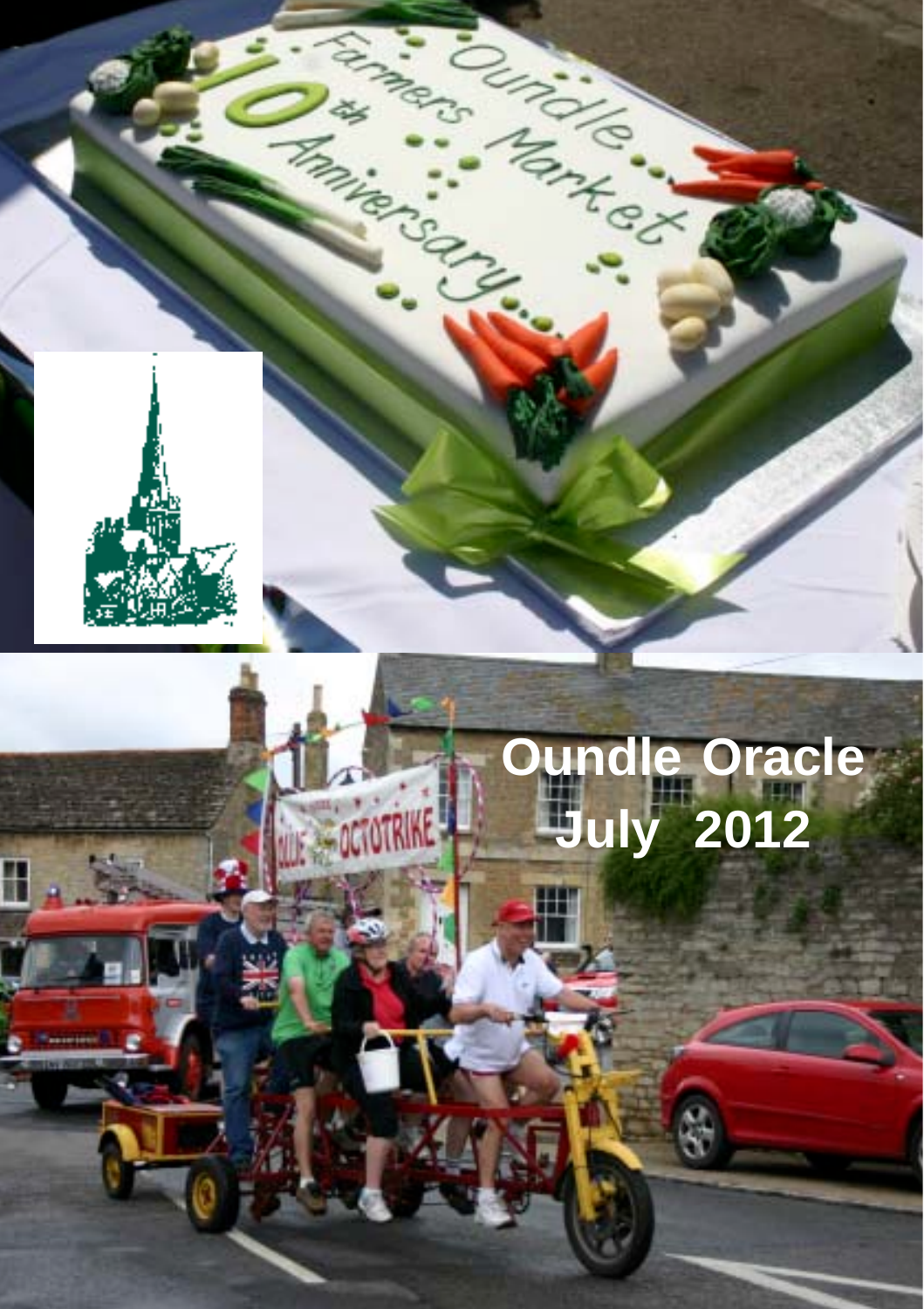### **Mayor's Report**

What a fantastic first month. We had the highly anticipated official opening of the Talbot Hotel which was a thoroughly enjoyable evening. This long awaited opening was definitely worth the wait and I'm confident that this will be a real asset to the town for years to come. Well thought out, good flow and a very, very attractive social space which many people can and will enjoy.

Monday 4th June also saw our Party in the Park/Jubilee celebrations come to life. It was a huge success which saw hundreds of residents gather at the Rec/Pocket Park for food, drink and entertainment. The positive feedback we've received has been phenomenal and certainly made it all worth it.

*Comments - 'What a great way of bringing the town together', 'Thank you for not charging for the activities', 'You really catered for everyone, well done!'.*

We also finally managed to give the Pocket Park the opening it deserved. With some lovely words from our Vicar Richard Ormston and little Lizzie cutting the ribbon, it really felt special.

On June 13th we had the honour of attending the Queen's Diamond Jubilee Picnic in the grounds of Burghley House. The crowd was on fine form as was Her Majesty. This was a great event to attend with many Oundilians enjoying crackers, cakes and wine. Fine form Oundle!

I would like to take this opportunity to announce that the Mayors charity this term will be the Nongoma friendship. I am very much looking forward to doing some fundraising events this term and I hope you will show your support for this very worthwhile cause. We can make a difference. For more information on this please visit www.nongomafriendship.org

An all round cracking month and what a positive and exciting way to start the term. *Cllr George Higgins*





*Talbot Opening Burghley House*

**Councillor News**

Following the calling of an Election by East Northamptonshire Council to fill our three vacancies exactly three candidates came forward. This meant that you did not need to vote.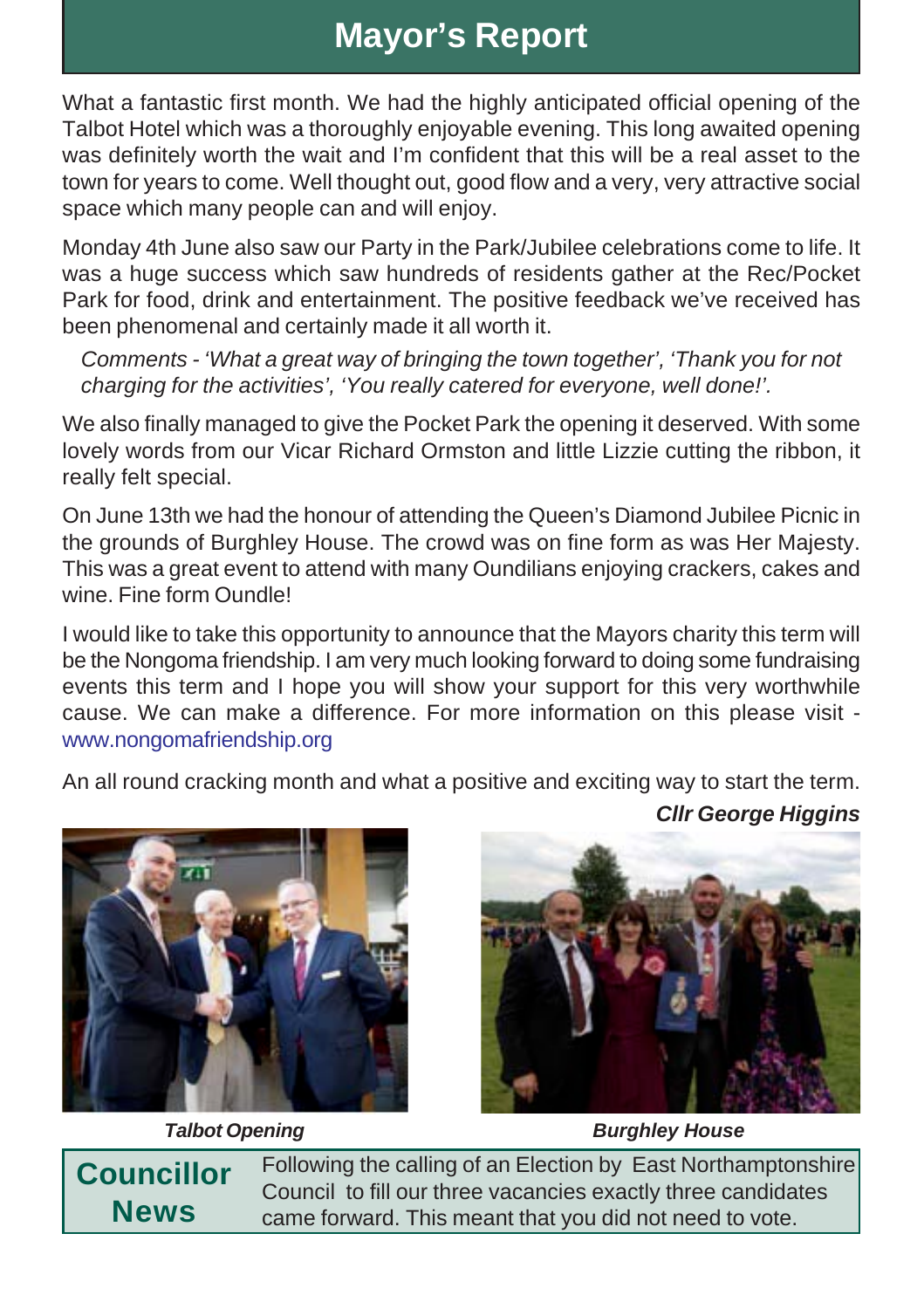#### **New Councillors**

Born and raised in Sheffield we came to live in Oundle in 1982. Our children were educated here and whilst my wife worked in Peterborough and Kettering, my business life in senior commercial roles involved extensive travel throughout the UK and Europe. I feel that Oundle's biggest challenge is to grow whilst keeping its character and sense of history, the major reasons why people like living here. This is not an easy thing to achieve and many places have sadly failed, ending up neither ancient nor modern!



*Cllr Terry Stagg*

Whilst the powers of a Town Council are limited in the face of Government imposed targets, the objective is to find ways through influence and ingenuity to keep the good things of the past whilst embracing the reality of the future.

I believe that my experience in problem solving and working within financial constraints can complement the work that is already being done.



*Cllr Val Chesser*

I have been a long – serving member of the Council, having been Mayor in 2000, and looking forward to my return. I am a long –standing resident of the town, and involved as a volunteer in a number of charities, particularly Volunteer Action Community Car Scheme, CHAT Youth Counselling and Oundle Festival of Literature. I have been an active campaigner to save Fletton House an important local amenity which is still under threat and is home to the Oundle Pre School.

My other great interest is in matters related to Crime & Disorder and I chair the Community Safety Partnership Joint Action Group. I want Oundle to be a safe prosperous and exciting place in which to live.

I have lived in Oundle for the last 28 years and have seen the town develop greatly over this time. Having brought up two children and educated them locally, I have been involved in organisations such as parent-teacher associations, Church Parochial Council and local amateur dramatics. I have previously been a town councillor and a member of Oundle 2020 and since my partial retirement from full time employment, I have both the time and desire to devote myself to the people of the town.

I wish to ensure Oundle is a thriving town and that its heritage and attraction are preserved as it so greatly deserves. I very much look forward to working with my fellow town councillors in the forthcoming year.

#### *Cllr Sue Oakes*

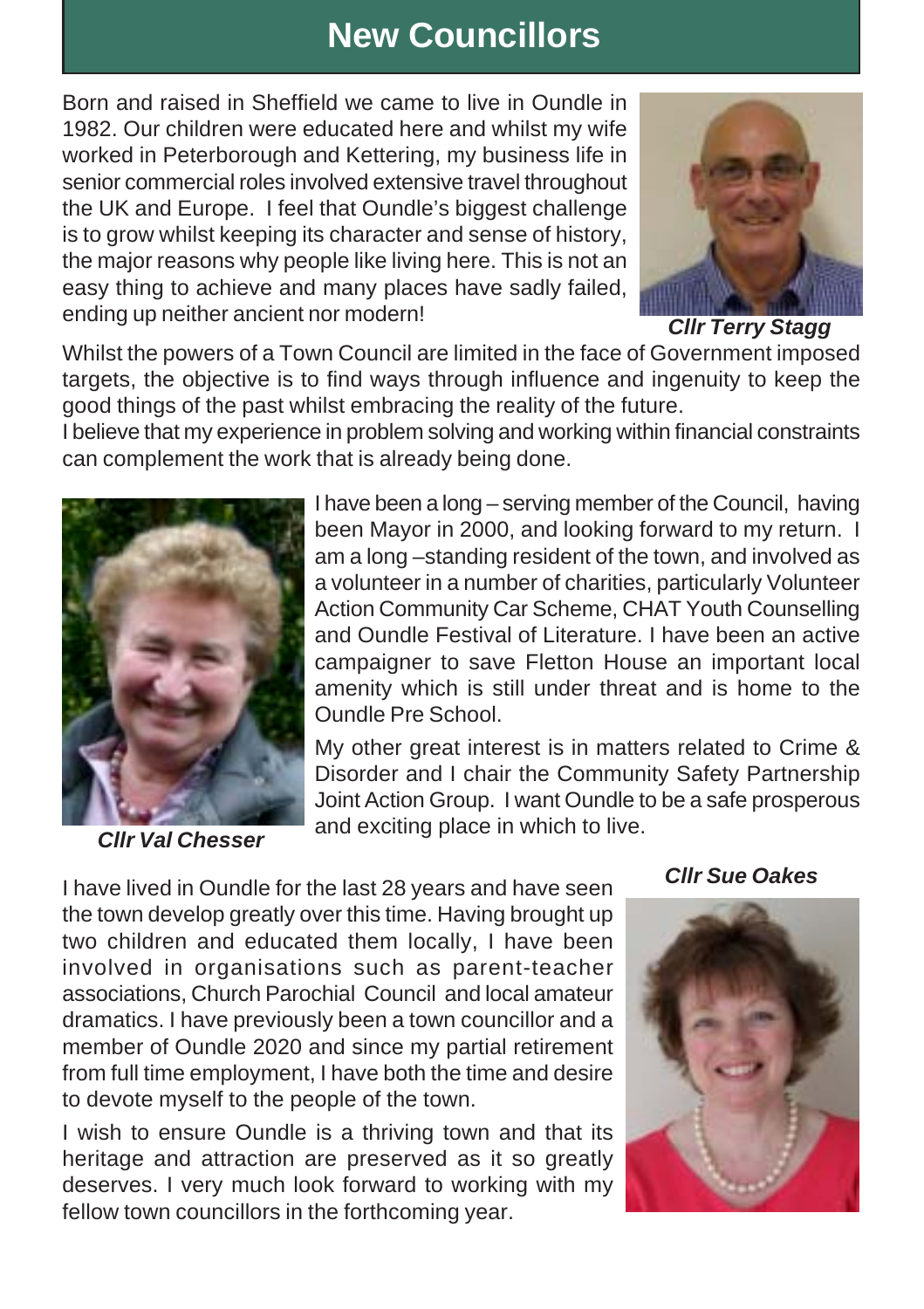#### **Estate Management Update**

Oundle Town Council has made significant progress in disposing of redundant assets. Cemetery Chapel has been granted change of use and will be sold as a residential property with plans granted for a four bedroom house. The Drill Hall is also now to be offered as a potential residential development after appropriate planning permission has been granted. Our agents are asking those interested to offer their final and best price by July 27<sup>th</sup>. The final disposal of these redundant buildings will facilitate our desire to build a new recreation hall in the town.



*Cllr Paul King*

#### **Churchyard Green Space**



As you may be aware, the churchyard at St Peter's is a large green space in the middle of the town, that has an abundance of wildlife, both flora and fauna in its area. Due to the ancient nature of churches, the land around them has developed over many centuries into great habitats, particularly as ancient meadows and pasturelands are being reduced due to agricultural pressures.

It has been recommended within the church communities that their green spaces should be developed to encourage the wildlife in their local areas.The Green Group of St. Peter's Church has volunteered to manage this aspect of the Churchyard for Oundle Town Council. This is most welcome as it should enable the Council's long standing policy to be more fully realised. This will have an impact on the look and feel of the churchyard in the future.

*"This is an opportunity for the churchyard to have a positive impact on Oundle. We are keen to point out that the first principles of the management of the churchyard should ensure that the effects of our changes are pleasing and successful. Any implementation will be presented in the Oracle and discussed and agreed at regular meetings with the Town Council."* You can express your views and opinions during these meetings. But watch this space!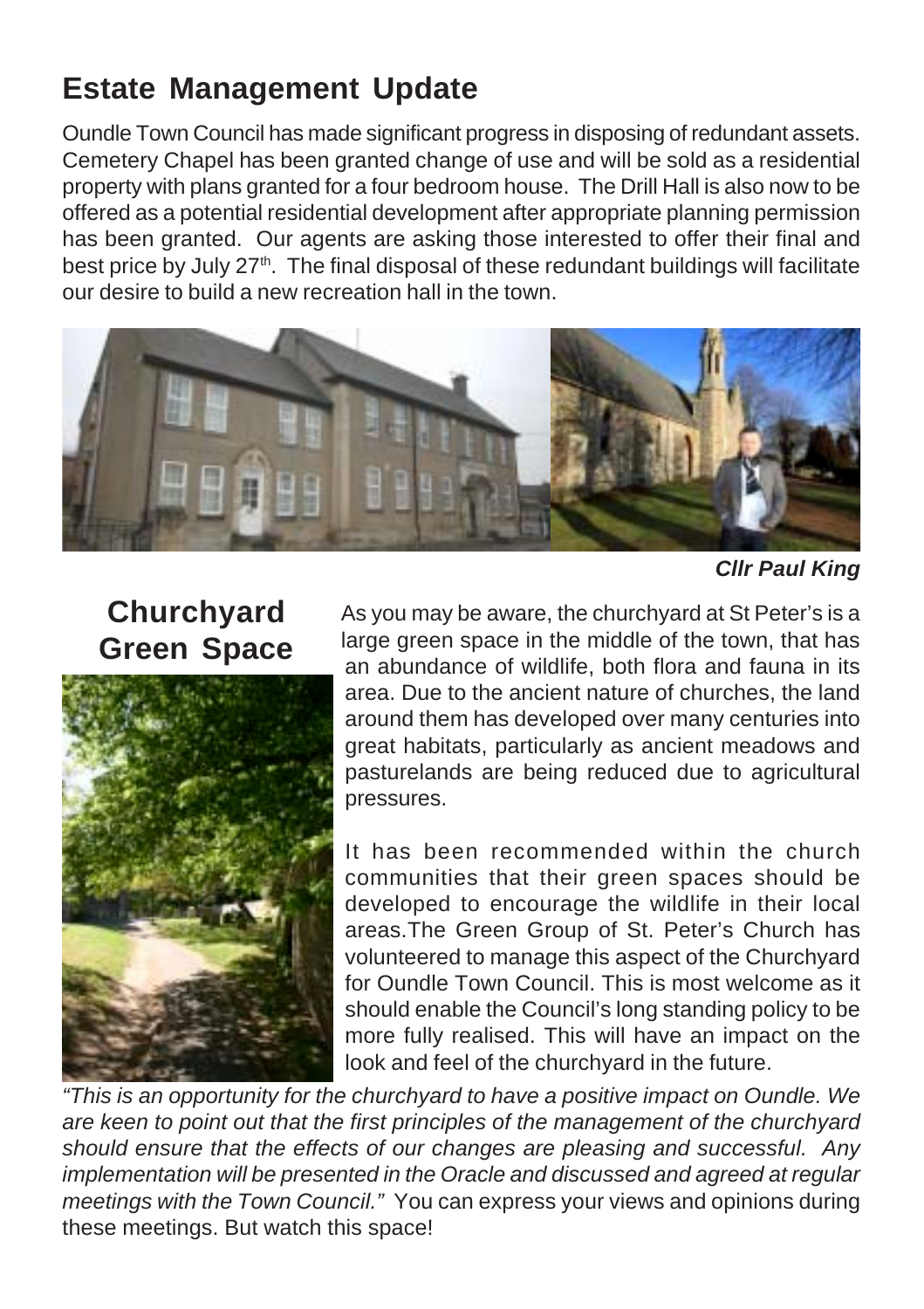

Many thanks to all of you who have sent us your views in relation to a plan for Oundle. Our work continues and we have now become fully incorporated into the Neighbour Plan Working Party of the council. We aim to distribute a draft plan of ideas during September 2012 to every household and we will be seeking your feedback. At some point in the future, when the neighbourhood plan is complete, you will be able to have your say via a town wide referendum on the plan.

| <b>Oundle Town Council</b>                                                | <b>CIIr David Chapple</b><br><b>Cllr Neil Fraser</b>                                         | <b>Cllr Paul King</b><br><b>Cllr Philip Rose</b>                                             |
|---------------------------------------------------------------------------|----------------------------------------------------------------------------------------------|----------------------------------------------------------------------------------------------|
| <b>District Council</b>                                                   | <b>Cllr Philip Stearn</b>                                                                    |                                                                                              |
| Citizen Panel                                                             | <b>Ann Chapple</b><br><b>Lisa Ward Holmes</b><br>David Smith<br>David Webb<br><b>VACANCY</b> | <b>Rachel Hatt</b><br><b>Janet McMurdo</b><br><b>Roger Sturman</b><br><b>Stephen Webster</b> |
| Technical & Administrative Input Debra Raper - Design Statement Component | Hanneke Soans - Administrative Support                                                       | Mark Benns - Design Statement & Planning                                                     |

The group looking at the plan is as follows:

Roger Sturman has been elected as Chair with Philip Rose Deputy. As you can see, there is a vacancy at the time of writing in the citizen panel. If you are interested please contact Debra Raper at the Courthouse.

We recently ran an online survey via the Oundle2020 website in relation to Waitrose coming to Oundle.

*"Would you support a Waitrose store coming to Oundle?"*

217 people responded to the question with 134 (62%) answering Yes.

Follow us via www.oundle2020.co.uk or on twitter @Oundle2020 *Cllr Paul King*

**Visit www.oundle.gov.uk to see issues raised by Oundle Town Council at a recent meeting and the latest news.** Waitrose have now made the formal application to East Northamptonshire Council. The plans can be viewed on their website. www.east-northamptonshire.gov.uk/planning Search for **12/01051/FUL**. You will also be able to view the plans at the Courthouse. The deadline for public comments is **August 1st.**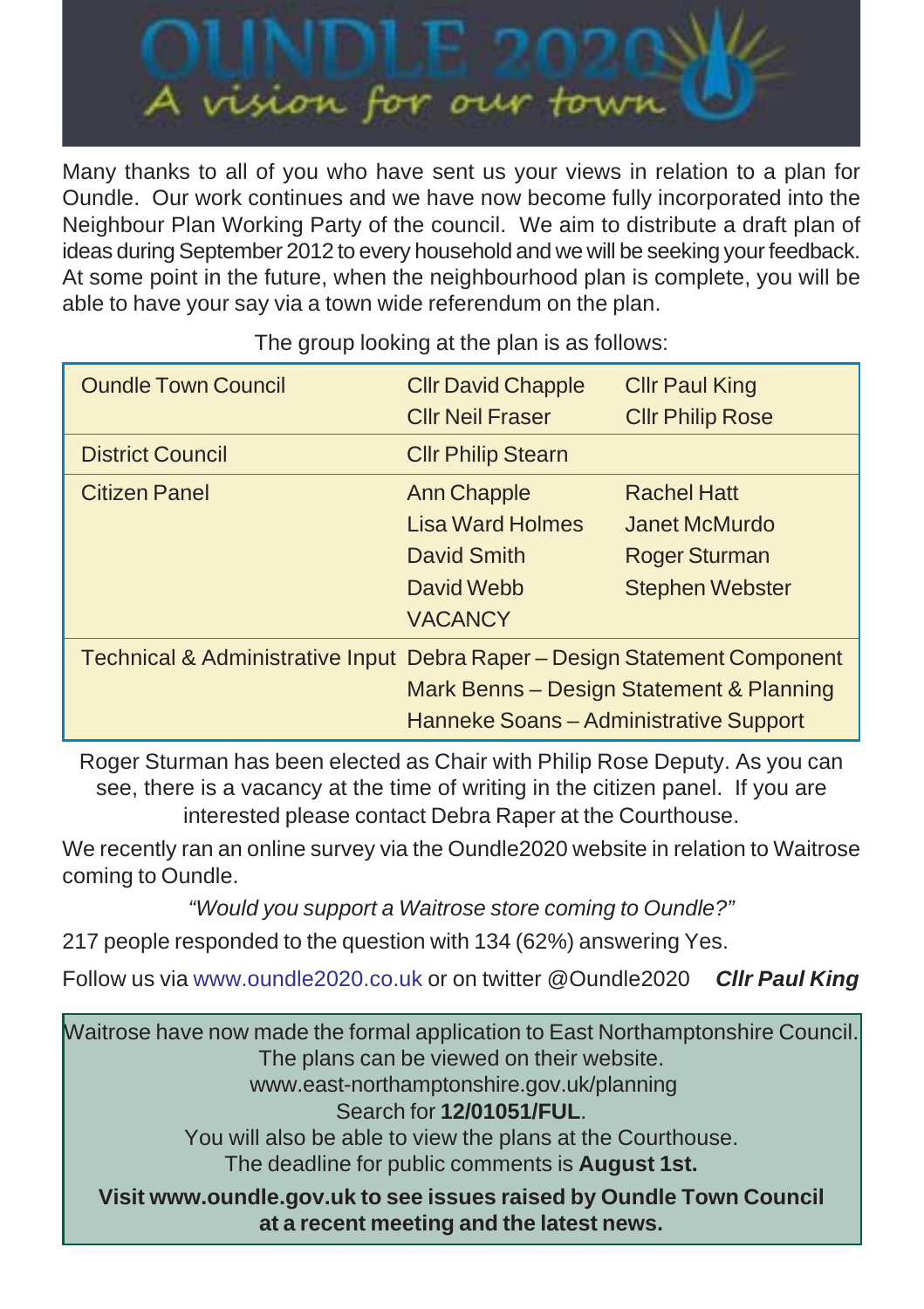# **ARK in Oundle**

As many of you are already aware ARK provide a fantastic and much needed service in our town in the form of the ARK Pit Stop bus. Run by Tom and Naomi Brewer the bus pitches up at the town Rec most Friday evenings where they and a handful of willing and enthusiastic volunteers work with children and youth who frequent this area looking for something to do. As well as providing activities they also provide refreshments and a welcoming meeting space for kids and youth to socialise. It's quite a commitment when you consider that they are down there most Fridays. On behalf of Oundle I would like to thank them for their outstanding contribution and commitment to our community and in particular our youth.

In addition to the Pit Stop, ARK also run an annual bushcraft course which I (Mayor Grylls) had the pleasure of being part of this month (June). Parents, children and youth of varying ages attended the two day bushcraft course with many of us learning skills like fire lighting, shelter building, cooking rabbit and identifying edible plants and mushrooms. We also enjoyed games and music around the campfire. It was a great way for everyone to get back to nature and it was thoroughly enjoyed by all. I highly recommend this course to any parent looking to get their kids or teenagers away from their Xboxes, PlayStations or TV's. After all, who doesn't like building dens and eating rabbit?? For more information on ARK visit www.arkinoundle.com



*Mayor Grylls (Cllr George Higgins)*



### **Oundle Cinema**

Oundle Cinema runs regular film showings in the 250-seat Stahl Theatre in West Street, Oundle. Tickets (£5 for adults, £3 for children) can be purchased in advance online through the Cinema website – www.oundlecinema.org.uk or by

telephoning or visiting the Oundle Festival Office in 4 New Street, Oundle (tel: 01832 274274).

If you decide to come at the last minute and to save a car journey or walk, you can check ticket availability from 6.45pm of the night of the screening, by telephoning 07840 732112. Come on and join us!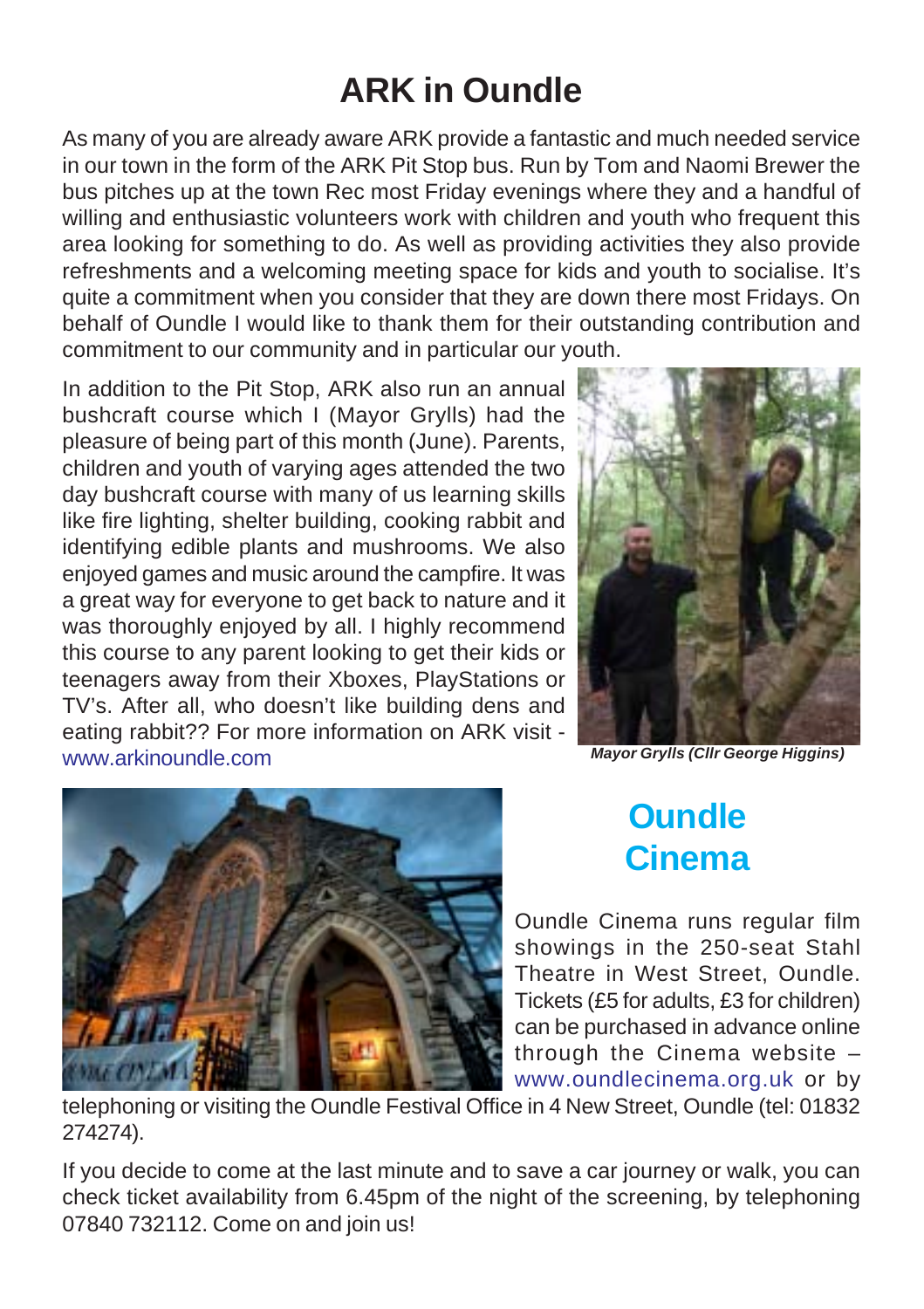

As you are aware there have been some huge changes in the way the NHS runs, this is an update so you can read about the effect these changes will have on our local healthcare in Oundle. At present Northants Primary Care Trust holds the cash and pays the bills. From

April 2013 Clinical Commissioning Groups (CCG) will take over. Oundle will be a member of the Borderline Group in which the twelve practices involved look to Peterborough (but not exclusively for services). This group of practices will not, on its own, be big enough to form an effective CCG, being responsible for only 110,000 patients. Therefore this group will be joined by others from Cambridgeshire and Peterborough to form a very large CCG responsible for 860,000 patients and with a budget of £1bn. All the practices have similar problems with similar patients.

The thinking behind the creation of a large CCG is that commissioning services will be cheaper and more efficient. This is in contrast to Corby's proposed CCG with 50,000 patients and a budget of £50m. There will be a greater input by GPs who will not be managed but will be defining the agenda. They should therefore still be able to focus their attention on their primary function as GPs.

The overall aim it so improve efficiency and healthcare, although this is at a time when expenses are going up and funds are going down.

*Oundle Patients Participant Group*

# **New Building for Oundle Rifle & Pistol Club**

Oundle Rifle & Pistol Club is the largest target shooting club in the county, with a membership which has more than doubled over the past 10 years. Its small bore team has consistently won County League competitions over recent years.

To provide facilities for this increased membership & the wide range of target disciplines practiced *(with air rifles & pistols,*

*small bore rifles, gallery rifles, shotguns & high velocity full bore rifles)* the club recently erected at its Barnwell site an enlarged firing point building with full disabled access, parking & toilet facilities. We would like to encourage your to give us a try. This is something that everyone can join in.

*P D Collier (Chairman, ORPC)*

## **NAB – Mobile Visits to Oundle**

The next visit by the Mobile Sight Centre will take place **on August 9th**

St. Osyth's Lane Car Park 10.00am – 1.00pm

also at

Thrapston, The Meadows Surgery1.30pm – 2.30pm